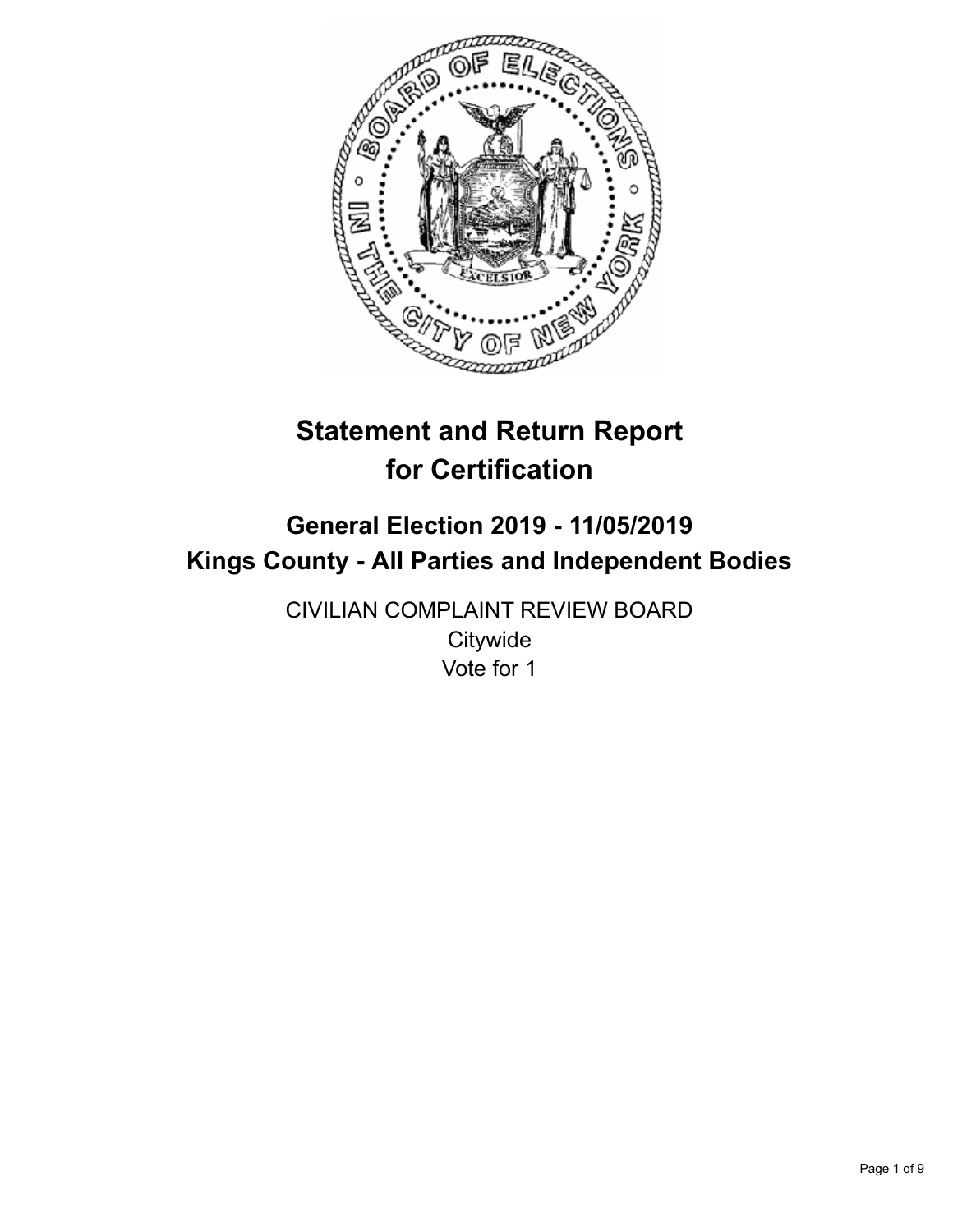

| PUBLIC COUNTER                                           | 10,193   |
|----------------------------------------------------------|----------|
| <b>MANUALLY COUNTED EMERGENCY</b>                        |          |
| ABSENTEE / MILITARY                                      | 245      |
| AFFIDAVIT                                                | 65       |
| <b>Total Ballots</b>                                     | 10,504   |
| Less - Inapplicable Federal/Special Presidential Ballots | $\Omega$ |
| <b>Total Applicable Ballots</b>                          | 10,504   |
| <b>YES</b>                                               | 5.210    |
| <b>NO</b>                                                | 3,581    |
| <b>Total Votes</b>                                       | 8,791    |
| Unrecorded                                               | 1,713    |

## **Assembly District 42**

| <b>PUBLIC COUNTER</b>                                    | 12,780 |
|----------------------------------------------------------|--------|
| <b>MANUALLY COUNTED EMERGENCY</b>                        | 0      |
| ABSENTEE / MILITARY                                      | 228    |
| AFFIDAVIT                                                | 162    |
| <b>Total Ballots</b>                                     | 13,170 |
| Less - Inapplicable Federal/Special Presidential Ballots | 0      |
| <b>Total Applicable Ballots</b>                          | 13,170 |
| <b>YES</b>                                               | 8,935  |
| <b>NO</b>                                                | 1,926  |
| <b>Total Votes</b>                                       | 10,861 |
| Unrecorded                                               | 2,309  |
|                                                          |        |

| PUBLIC COUNTER                                           | 14,892   |
|----------------------------------------------------------|----------|
| <b>MANUALLY COUNTED EMERGENCY</b>                        | $\Omega$ |
| ABSENTEE / MILITARY                                      | 226      |
| AFFIDAVIT                                                | 169      |
| <b>Total Ballots</b>                                     | 15,287   |
| Less - Inapplicable Federal/Special Presidential Ballots | 0        |
| <b>Total Applicable Ballots</b>                          | 15,287   |
| <b>YES</b>                                               | 11,543   |
| <b>NO</b>                                                | 1,327    |
| <b>Total Votes</b>                                       | 12,870   |
| Unrecorded                                               | 2.417    |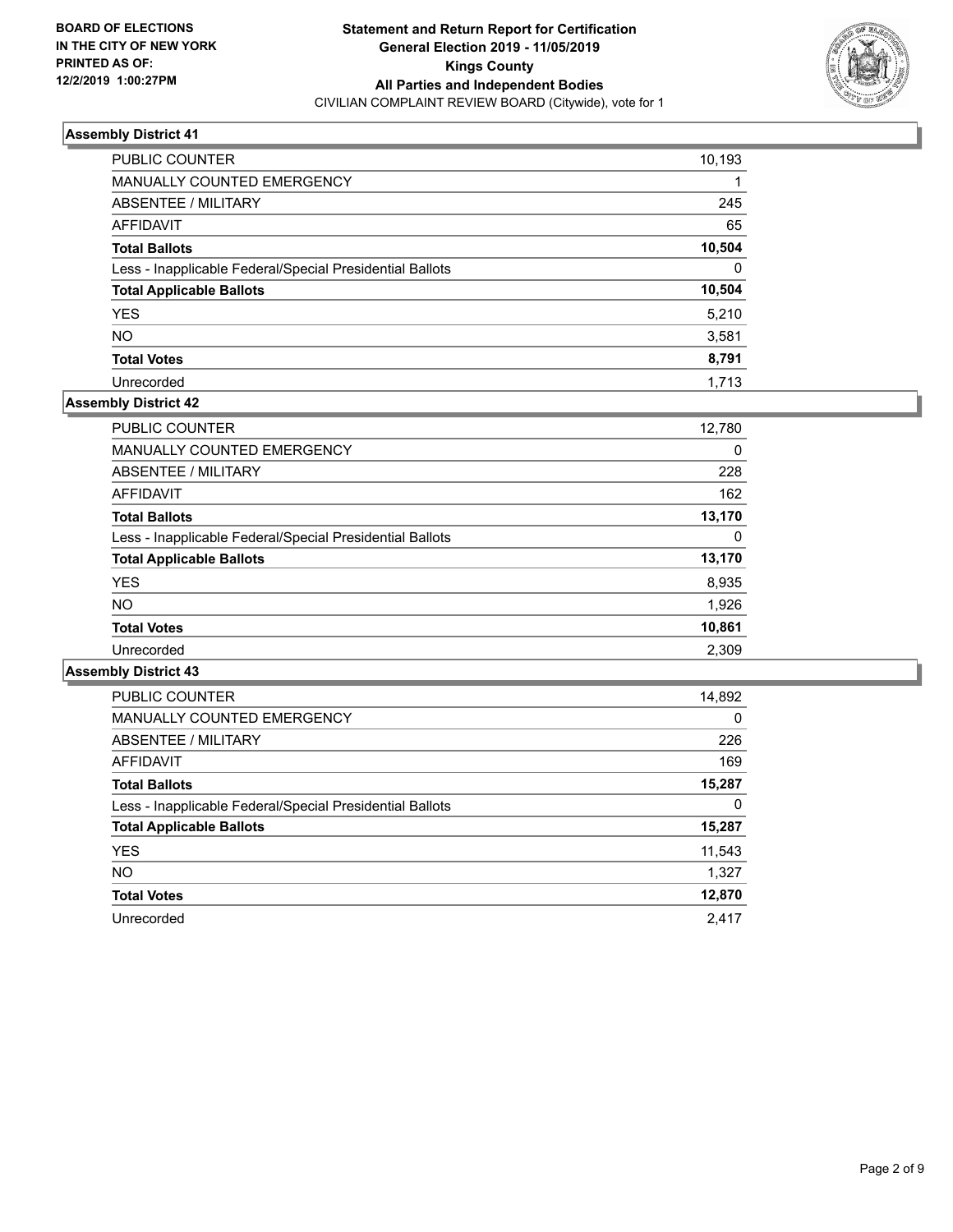

| PUBLIC COUNTER                                           | 16,947   |
|----------------------------------------------------------|----------|
| <b>MANUALLY COUNTED EMERGENCY</b>                        |          |
| <b>ABSENTEE / MILITARY</b>                               | 179      |
| AFFIDAVIT                                                | 203      |
| <b>Total Ballots</b>                                     | 17,330   |
| Less - Inapplicable Federal/Special Presidential Ballots | $\Omega$ |
| <b>Total Applicable Ballots</b>                          | 17,330   |
| <b>YES</b>                                               | 12,884   |
| <b>NO</b>                                                | 2.972    |
| <b>Total Votes</b>                                       | 15,856   |
| Unrecorded                                               | 1.474    |

#### **Assembly District 45**

| <b>PUBLIC COUNTER</b>                                    | 6,453    |
|----------------------------------------------------------|----------|
| <b>MANUALLY COUNTED EMERGENCY</b>                        | 0        |
| ABSENTEE / MILITARY                                      | 163      |
| AFFIDAVIT                                                | 41       |
| <b>Total Ballots</b>                                     | 6,657    |
| Less - Inapplicable Federal/Special Presidential Ballots | $\Omega$ |
| <b>Total Applicable Ballots</b>                          | 6,657    |
| <b>YES</b>                                               | 2,431    |
| NO.                                                      | 3,003    |
| <b>Total Votes</b>                                       | 5,434    |
| Unrecorded                                               | 1.223    |

| <b>PUBLIC COUNTER</b>                                    | 10,283   |
|----------------------------------------------------------|----------|
| <b>MANUALLY COUNTED EMERGENCY</b>                        | $\Omega$ |
| ABSENTEE / MILITARY                                      | 325      |
| <b>AFFIDAVIT</b>                                         | 94       |
| <b>Total Ballots</b>                                     | 10,702   |
| Less - Inapplicable Federal/Special Presidential Ballots | 0        |
| <b>Total Applicable Ballots</b>                          | 10,702   |
| <b>YES</b>                                               | 5,010    |
| NO.                                                      | 3,707    |
| <b>Total Votes</b>                                       | 8,717    |
| Unrecorded                                               | 1.985    |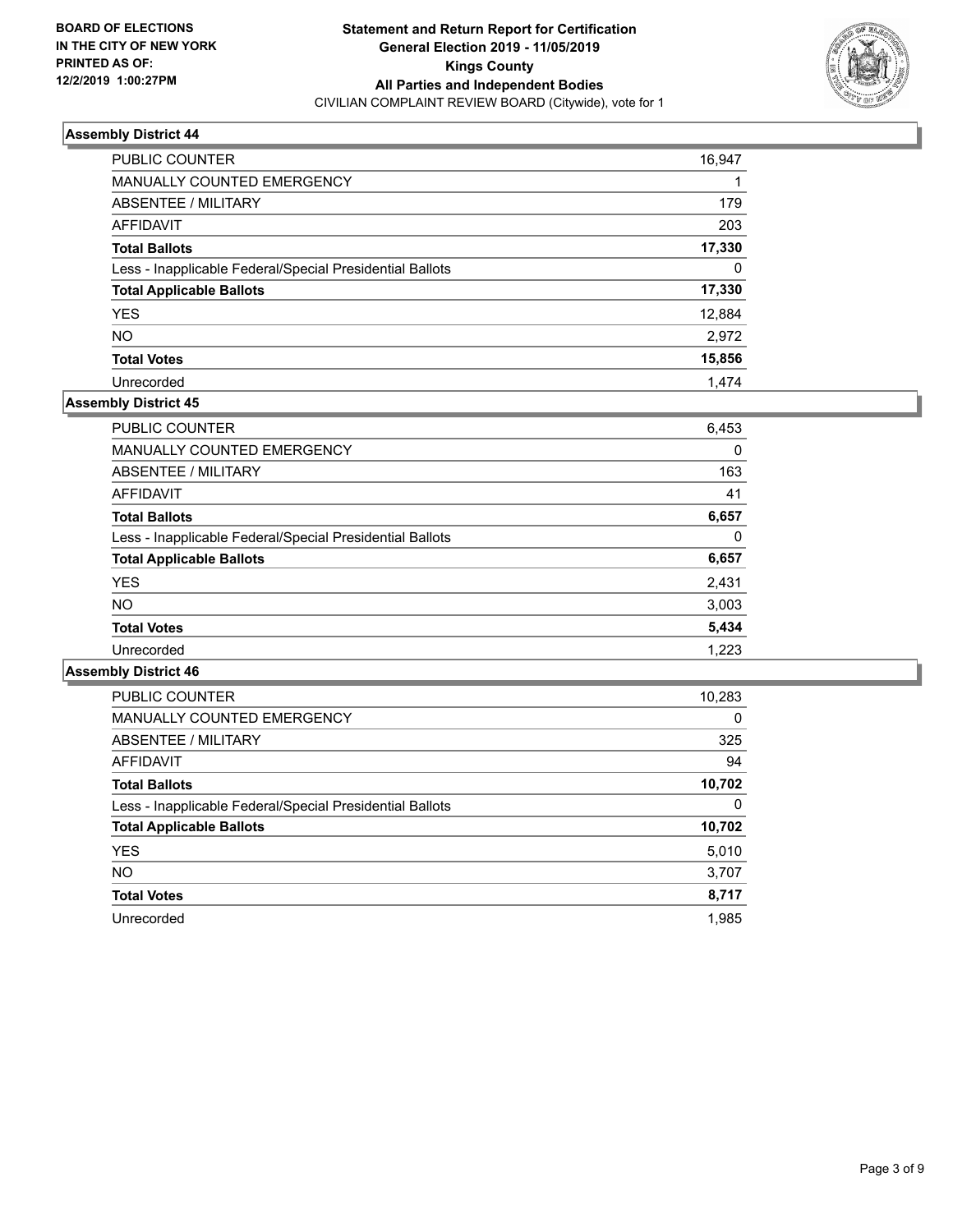

| PUBLIC COUNTER                                           | 6,041    |
|----------------------------------------------------------|----------|
| <b>MANUALLY COUNTED EMERGENCY</b>                        | $\Omega$ |
| ABSENTEE / MILITARY                                      | 183      |
| AFFIDAVIT                                                | 55       |
| <b>Total Ballots</b>                                     | 6,279    |
| Less - Inapplicable Federal/Special Presidential Ballots | $\Omega$ |
| <b>Total Applicable Ballots</b>                          | 6,279    |
| <b>YES</b>                                               | 2,798    |
| <b>NO</b>                                                | 2,237    |
| <b>Total Votes</b>                                       | 5,035    |
| Unrecorded                                               | 1.244    |

## **Assembly District 48**

| <b>PUBLIC COUNTER</b>                                    | 6,289    |
|----------------------------------------------------------|----------|
| <b>MANUALLY COUNTED EMERGENCY</b>                        | 0        |
| ABSENTEE / MILITARY                                      | 103      |
| AFFIDAVIT                                                | 52       |
| <b>Total Ballots</b>                                     | 6,444    |
| Less - Inapplicable Federal/Special Presidential Ballots | $\Omega$ |
| <b>Total Applicable Ballots</b>                          | 6,444    |
| <b>YES</b>                                               | 1,505    |
| NO.                                                      | 4.179    |
| <b>Total Votes</b>                                       | 5,684    |
| Unrecorded                                               | 760      |

| <b>PUBLIC COUNTER</b>                                    | 5,004    |
|----------------------------------------------------------|----------|
| <b>MANUALLY COUNTED EMERGENCY</b>                        |          |
| ABSENTEE / MILITARY                                      | 125      |
| AFFIDAVIT                                                | 32       |
| <b>Total Ballots</b>                                     | 5,162    |
| Less - Inapplicable Federal/Special Presidential Ballots | $\Omega$ |
| <b>Total Applicable Ballots</b>                          | 5,162    |
| <b>YES</b>                                               | 2,338    |
| NO.                                                      | 1,876    |
| <b>Total Votes</b>                                       | 4,214    |
| Unrecorded                                               | 948      |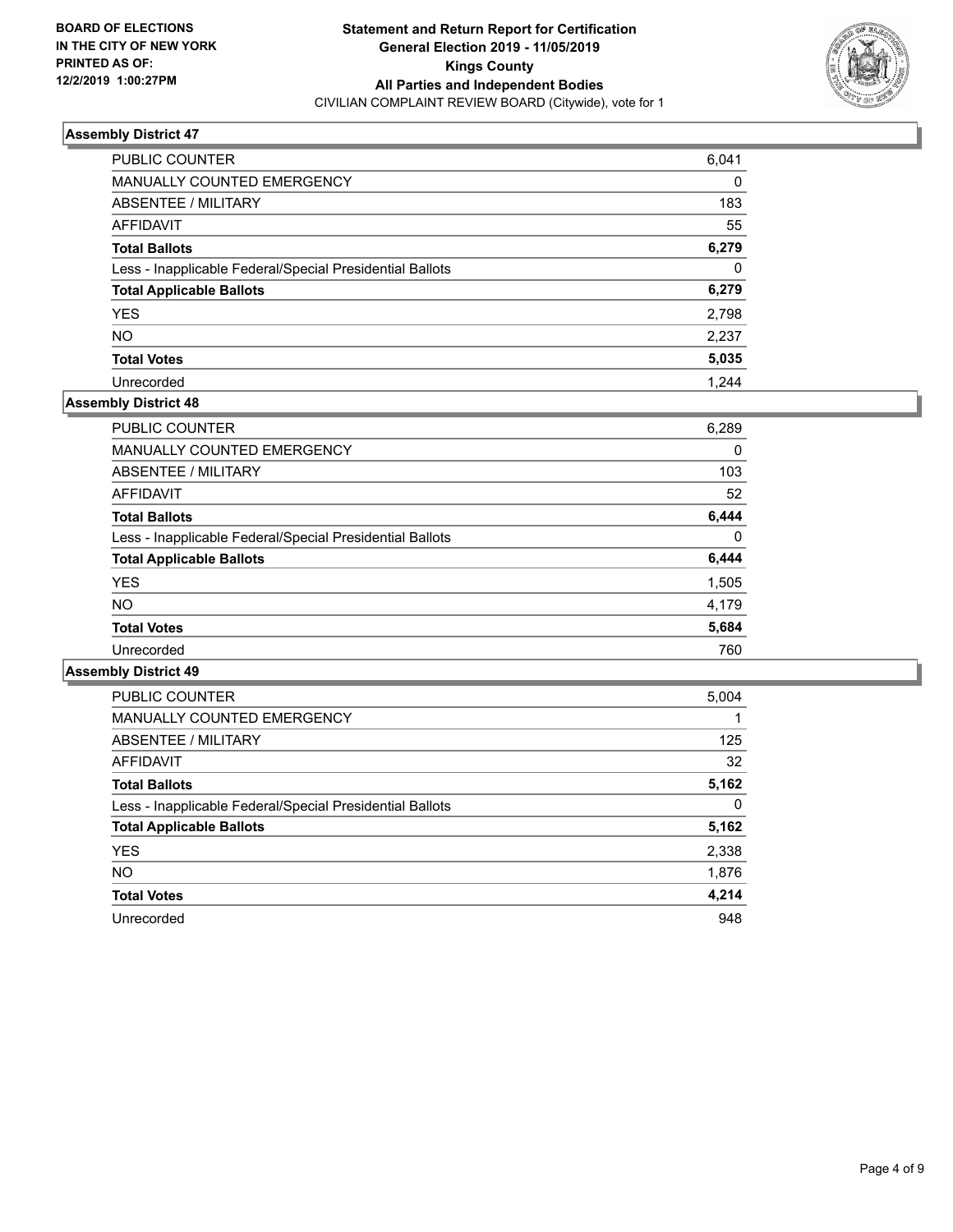

| PUBLIC COUNTER                                           | 10,373   |
|----------------------------------------------------------|----------|
| MANUALLY COUNTED EMERGENCY                               | $\Omega$ |
| ABSENTEE / MILITARY                                      | 114      |
| AFFIDAVIT                                                | 130      |
| <b>Total Ballots</b>                                     | 10,617   |
| Less - Inapplicable Federal/Special Presidential Ballots | $\Omega$ |
| <b>Total Applicable Ballots</b>                          | 10,617   |
| <b>YES</b>                                               | 8,485    |
| <b>NO</b>                                                | 1,173    |
| <b>Total Votes</b>                                       | 9,658    |
| Unrecorded                                               | 959      |

## **Assembly District 51**

| <b>PUBLIC COUNTER</b>                                    | 9,020 |
|----------------------------------------------------------|-------|
| <b>MANUALLY COUNTED EMERGENCY</b>                        | 0     |
| ABSENTEE / MILITARY                                      | 90    |
| AFFIDAVIT                                                | 102   |
| <b>Total Ballots</b>                                     | 9,212 |
| Less - Inapplicable Federal/Special Presidential Ballots | 0     |
| <b>Total Applicable Ballots</b>                          | 9,212 |
| <b>YES</b>                                               | 6,614 |
| NO.                                                      | 1,342 |
| <b>Total Votes</b>                                       | 7,956 |
| Unrecorded                                               | 1.256 |

| <b>PUBLIC COUNTER</b>                                    | 25,221 |
|----------------------------------------------------------|--------|
| <b>MANUALLY COUNTED EMERGENCY</b>                        | 19     |
| ABSENTEE / MILITARY                                      | 298    |
| AFFIDAVIT                                                | 335    |
| <b>Total Ballots</b>                                     | 25,873 |
| Less - Inapplicable Federal/Special Presidential Ballots | 0      |
| <b>Total Applicable Ballots</b>                          | 25,873 |
| <b>YES</b>                                               | 21,919 |
| NO.                                                      | 2,714  |
| <b>Total Votes</b>                                       | 24,633 |
| Unrecorded                                               | 1.240  |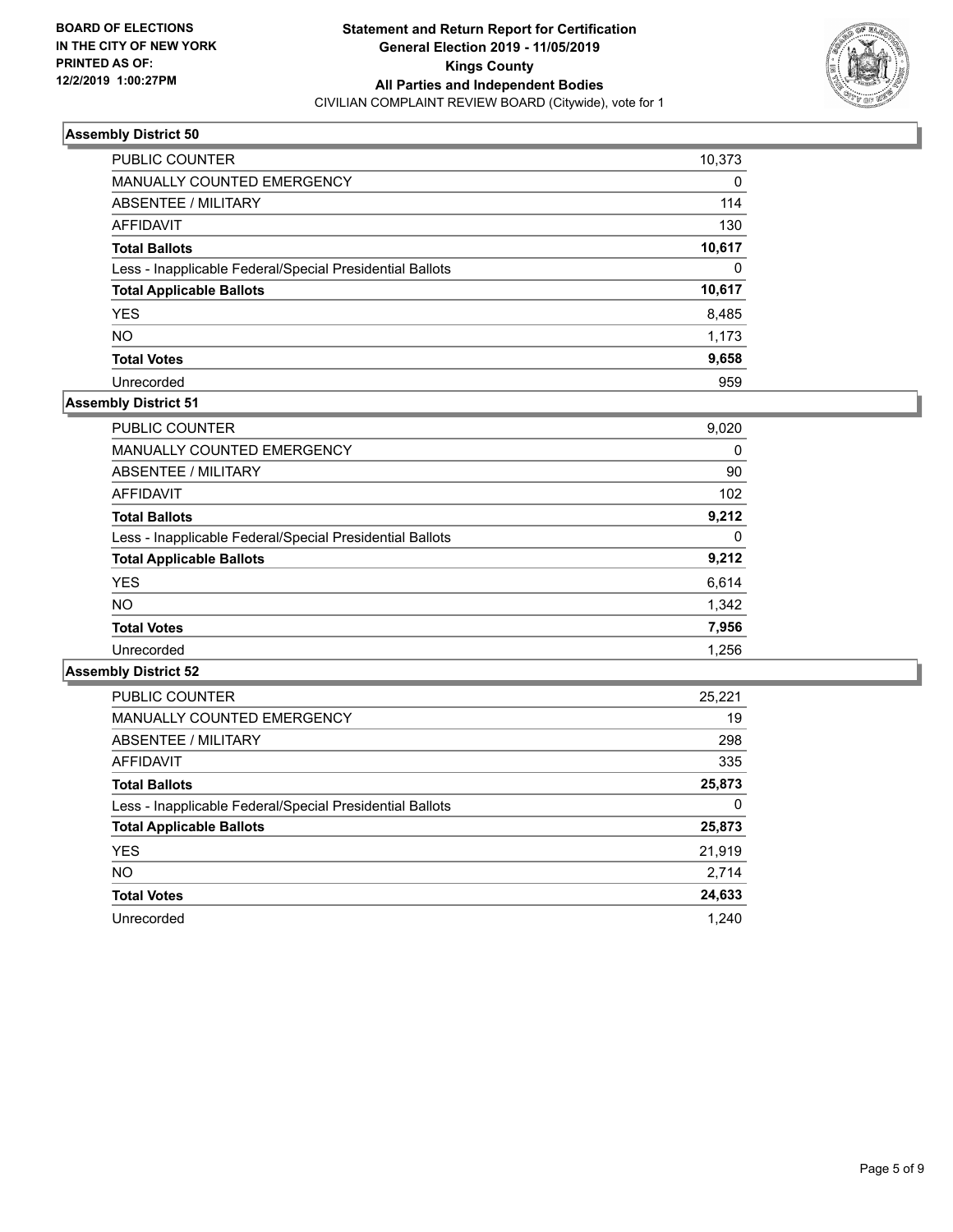

| PUBLIC COUNTER                                           | 10,595   |
|----------------------------------------------------------|----------|
| MANUALLY COUNTED EMERGENCY                               | 0        |
| ABSENTEE / MILITARY                                      | 76       |
| AFFIDAVIT                                                | 154      |
| <b>Total Ballots</b>                                     | 10,825   |
| Less - Inapplicable Federal/Special Presidential Ballots | $\Omega$ |
| <b>Total Applicable Ballots</b>                          | 10,825   |
| <b>YES</b>                                               | 8.201    |
| <b>NO</b>                                                | 911      |
| <b>Total Votes</b>                                       | 9,112    |
| Unrecorded                                               | 1,713    |

#### **Assembly District 54**

| <b>PUBLIC COUNTER</b>                                    | 7,922 |
|----------------------------------------------------------|-------|
| <b>MANUALLY COUNTED EMERGENCY</b>                        | 0     |
| ABSENTEE / MILITARY                                      | 84    |
| AFFIDAVIT                                                | 98    |
| <b>Total Ballots</b>                                     | 8.104 |
| Less - Inapplicable Federal/Special Presidential Ballots | 0     |
| <b>Total Applicable Ballots</b>                          | 8,104 |
| <b>YES</b>                                               | 5,846 |
| NO.                                                      | 857   |
| <b>Total Votes</b>                                       | 6,703 |
| Unrecorded                                               | 1.401 |

| <b>PUBLIC COUNTER</b>                                    | 10,242   |
|----------------------------------------------------------|----------|
| <b>MANUALLY COUNTED EMERGENCY</b>                        | $\Omega$ |
| ABSENTEE / MILITARY                                      | 156      |
| <b>AFFIDAVIT</b>                                         | 135      |
| <b>Total Ballots</b>                                     | 10,533   |
| Less - Inapplicable Federal/Special Presidential Ballots | 0        |
| <b>Total Applicable Ballots</b>                          | 10,533   |
| <b>YES</b>                                               | 7,722    |
| NO.                                                      | 992      |
| <b>Total Votes</b>                                       | 8,714    |
| Unrecorded                                               | 1.819    |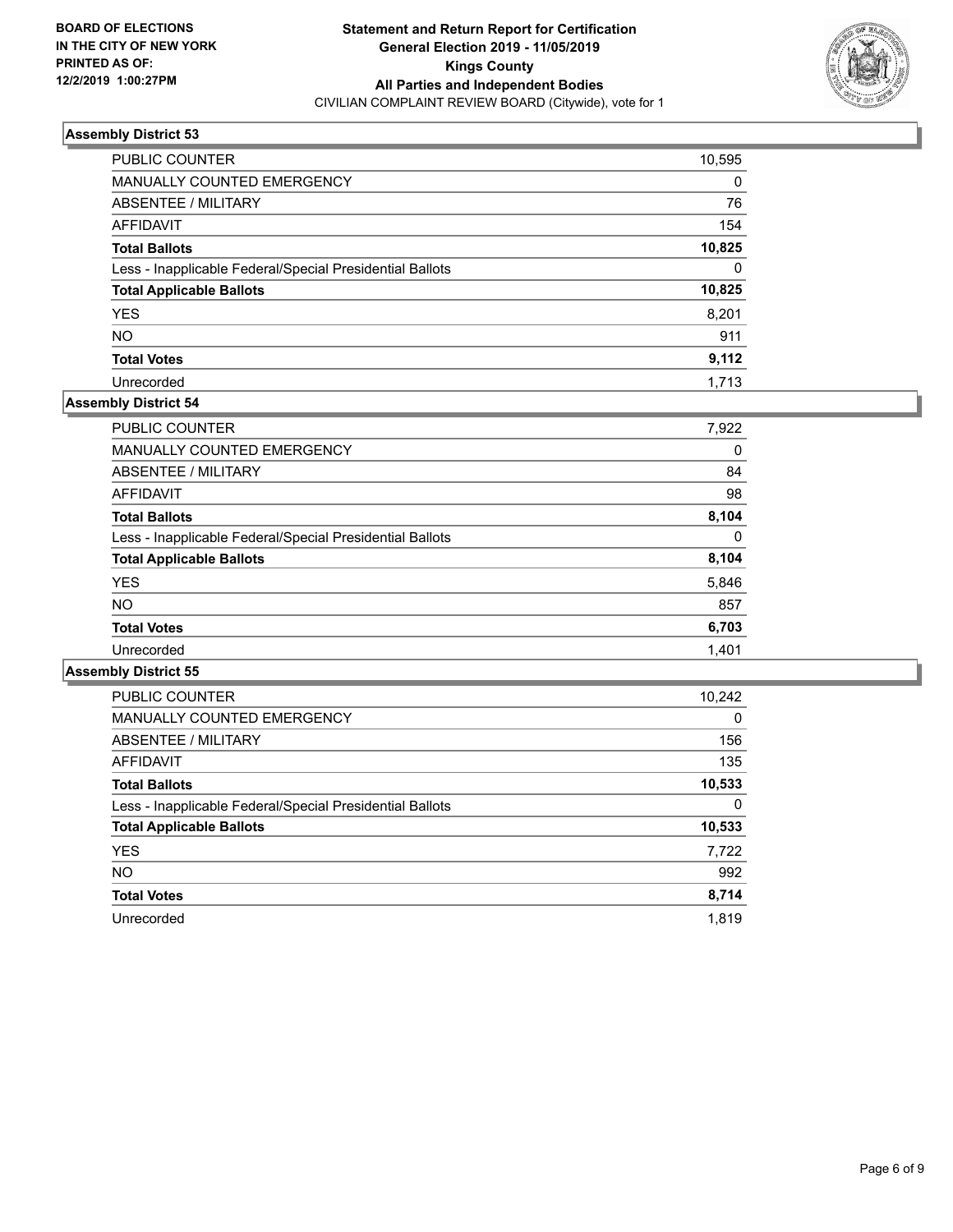

| PUBLIC COUNTER                                           | 14,872 |
|----------------------------------------------------------|--------|
| <b>MANUALLY COUNTED EMERGENCY</b>                        | 0      |
| ABSENTEE / MILITARY                                      | 180    |
| AFFIDAVIT                                                | 221    |
| <b>Total Ballots</b>                                     | 15,273 |
| Less - Inapplicable Federal/Special Presidential Ballots | 0      |
| <b>Total Applicable Ballots</b>                          | 15,273 |
| <b>YES</b>                                               | 12,189 |
| <b>NO</b>                                                | 1,226  |
| <b>Total Votes</b>                                       | 13,415 |
| Unrecorded                                               | 1.858  |

## **Assembly District 57**

| <b>PUBLIC COUNTER</b>                                    | 21,714 |
|----------------------------------------------------------|--------|
| <b>MANUALLY COUNTED EMERGENCY</b>                        | 2      |
| ABSENTEE / MILITARY                                      | 305    |
| AFFIDAVIT                                                | 312    |
| <b>Total Ballots</b>                                     | 22,333 |
| Less - Inapplicable Federal/Special Presidential Ballots | 0      |
| <b>Total Applicable Ballots</b>                          | 22,333 |
| <b>YES</b>                                               | 18,780 |
| NO.                                                      | 1,408  |
| <b>Total Votes</b>                                       | 20,188 |
| Unrecorded                                               | 2.145  |

| <b>PUBLIC COUNTER</b>                                    | 12,120   |
|----------------------------------------------------------|----------|
| <b>MANUALLY COUNTED EMERGENCY</b>                        | $\Omega$ |
| ABSENTEE / MILITARY                                      | 293      |
| <b>AFFIDAVIT</b>                                         | 75       |
| <b>Total Ballots</b>                                     | 12,488   |
| Less - Inapplicable Federal/Special Presidential Ballots | 0        |
| <b>Total Applicable Ballots</b>                          | 12,488   |
| <b>YES</b>                                               | 9,078    |
| NO.                                                      | 1,055    |
| <b>Total Votes</b>                                       | 10,133   |
| Unrecorded                                               | 2,355    |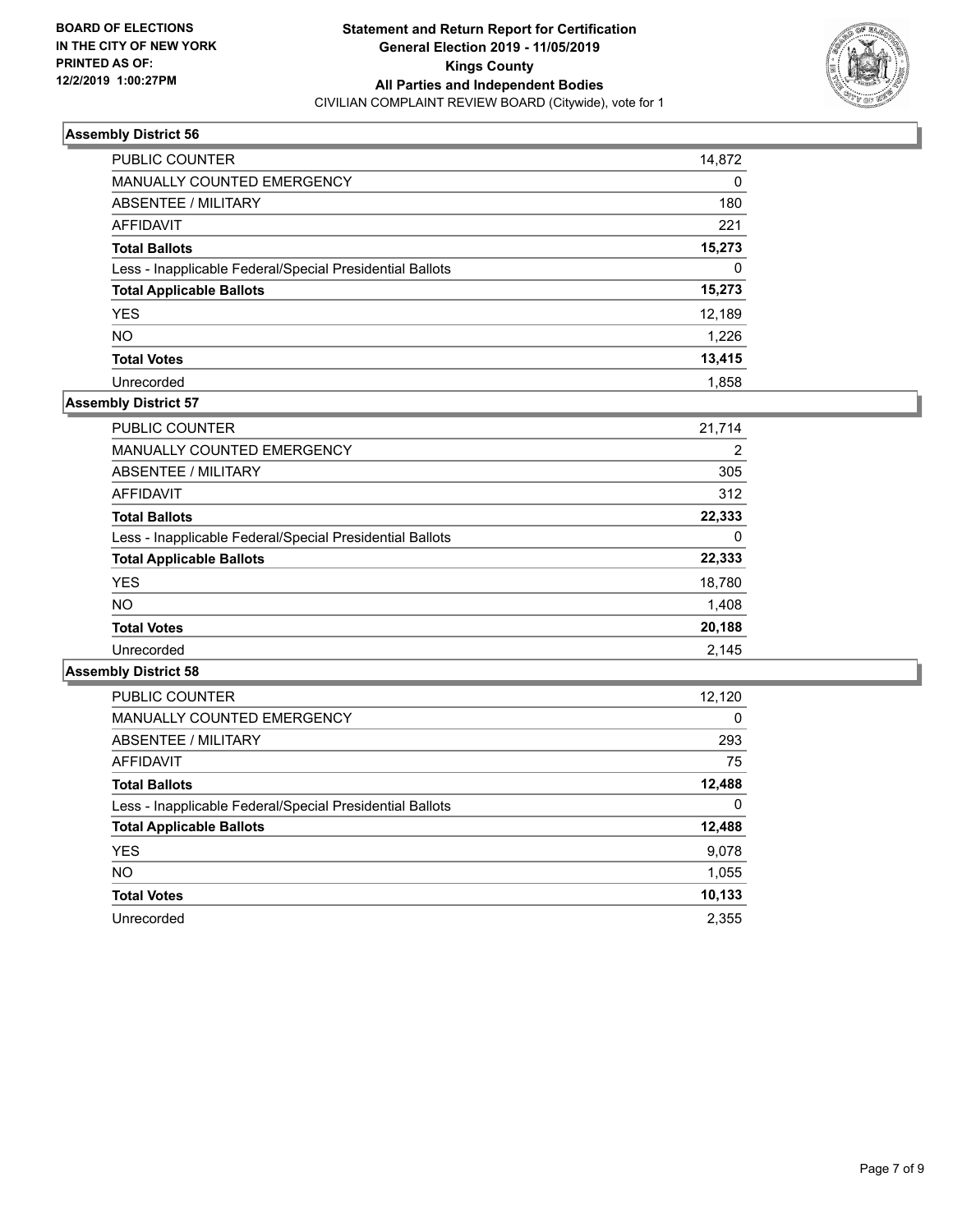

| PUBLIC COUNTER                                           | 12,394   |
|----------------------------------------------------------|----------|
| MANUALLY COUNTED EMERGENCY                               | 2        |
| ABSENTEE / MILITARY                                      | 201      |
| AFFIDAVIT                                                | 87       |
| <b>Total Ballots</b>                                     | 12,684   |
| Less - Inapplicable Federal/Special Presidential Ballots | $\Omega$ |
| <b>Total Applicable Ballots</b>                          | 12,684   |
| <b>YES</b>                                               | 7,110    |
| <b>NO</b>                                                | 3,586    |
| <b>Total Votes</b>                                       | 10,696   |
| Unrecorded                                               | 1.988    |

## **Assembly District 60**

| <b>PUBLIC COUNTER</b>                                    | 11,110   |
|----------------------------------------------------------|----------|
| <b>MANUALLY COUNTED EMERGENCY</b>                        | $\Omega$ |
| ABSENTEE / MILITARY                                      | 165      |
| AFFIDAVIT                                                | 72       |
| <b>Total Ballots</b>                                     | 11,347   |
| Less - Inapplicable Federal/Special Presidential Ballots | 0        |
| <b>Total Applicable Ballots</b>                          | 11,347   |
| <b>YES</b>                                               | 7,888    |
| NO.                                                      | 1,077    |
| <b>Total Votes</b>                                       | 8,965    |
| Unrecorded                                               | 2,382    |
|                                                          |          |

| PUBLIC COUNTER                                           | 3,387    |
|----------------------------------------------------------|----------|
| <b>MANUALLY COUNTED EMERGENCY</b>                        | $\Omega$ |
| ABSENTEE / MILITARY                                      | 68       |
| AFFIDAVIT                                                | 23       |
| <b>Total Ballots</b>                                     | 3,478    |
| Less - Inapplicable Federal/Special Presidential Ballots | $\Omega$ |
| <b>Total Applicable Ballots</b>                          | 3,478    |
| <b>YES</b>                                               | 1,953    |
| NO.                                                      | 1.273    |
| <b>Total Votes</b>                                       | 3.226    |
| Unrecorded                                               | 252      |